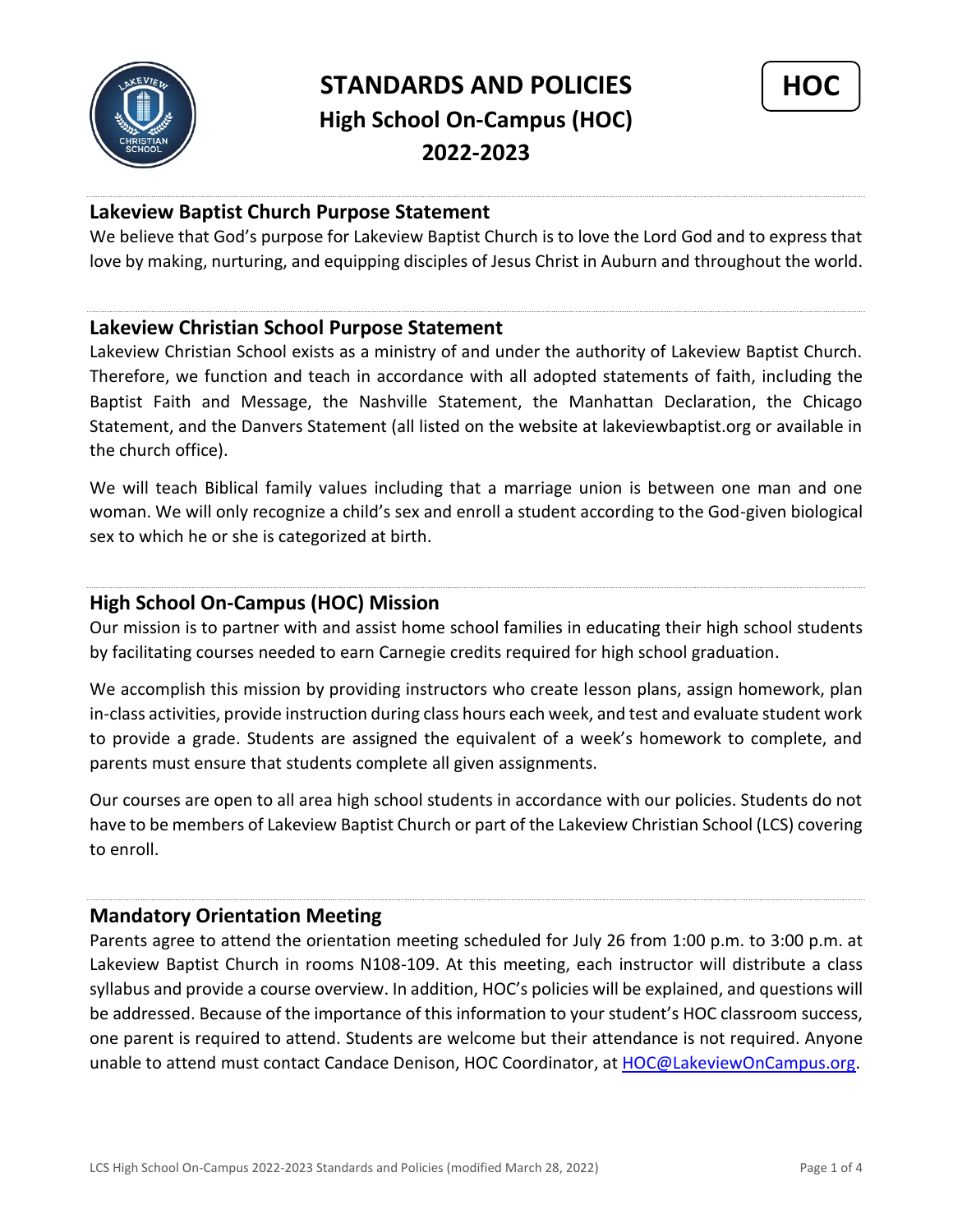



## **Important Dates**

- Mandatory Orientation Meeting: Tuesday, July 26, 2022
- Fall Semester: Classes begin August 8, 2022, and end December 5, 2022
- Spring Semester: Classes begin January 9, 2023, and end May 8, 2023

### **Academic Credits and Responsibilities**

Students earn Carnegie credits required for high school graduation through successful completion of courses. In the Carnegie system, 120 hours of coursework (including instruction and labs) is required to earn 1 credit. HOC students receive 64-96 hours of classroom instruction, depending on the number of hours a class meets per week. To fulfill credit and course requirements, students are given assignments to complete at home. Parents are responsible for supervising the student's completion of out-of-class, self-instructed work assigned by the instructor. The parent is still the student's primary teacher.

Course credit will be issued upon successful completion of the course term. No partial credit will be awarded. Final grade and credit will be sent to the student's parents and cover school administrator.

## **Assignments**

Students are expected to complete all course assignments as directed by the instructor. The HOC program is not designed to offer individual course customization.

## **Attendance**

Courses require regular in-person attendance. HOC attendance policy is no unexcused absences. The instructor must be notified of upcoming absence; work will still be due on date assigned, either turned in by another student or arranging to take the work to the instructor's home, and if necessary, compensating the instructor for extra time outside the class to catch the student up on work. Students should be seated in the classroom at the designated course start time so class may begin promptly.

#### **Missed Work**

It will be the responsibility of each student to find out what was missed and to keep current. A friend may take notes or pick up papers for the student. Any in-class activities such as pop quizzes, tests, group activities, etc., must also be made up through consultation with the instructor. We encourage parents to stay in good communication with the instructor. Even if a student is absent, the work is still due on the date assigned.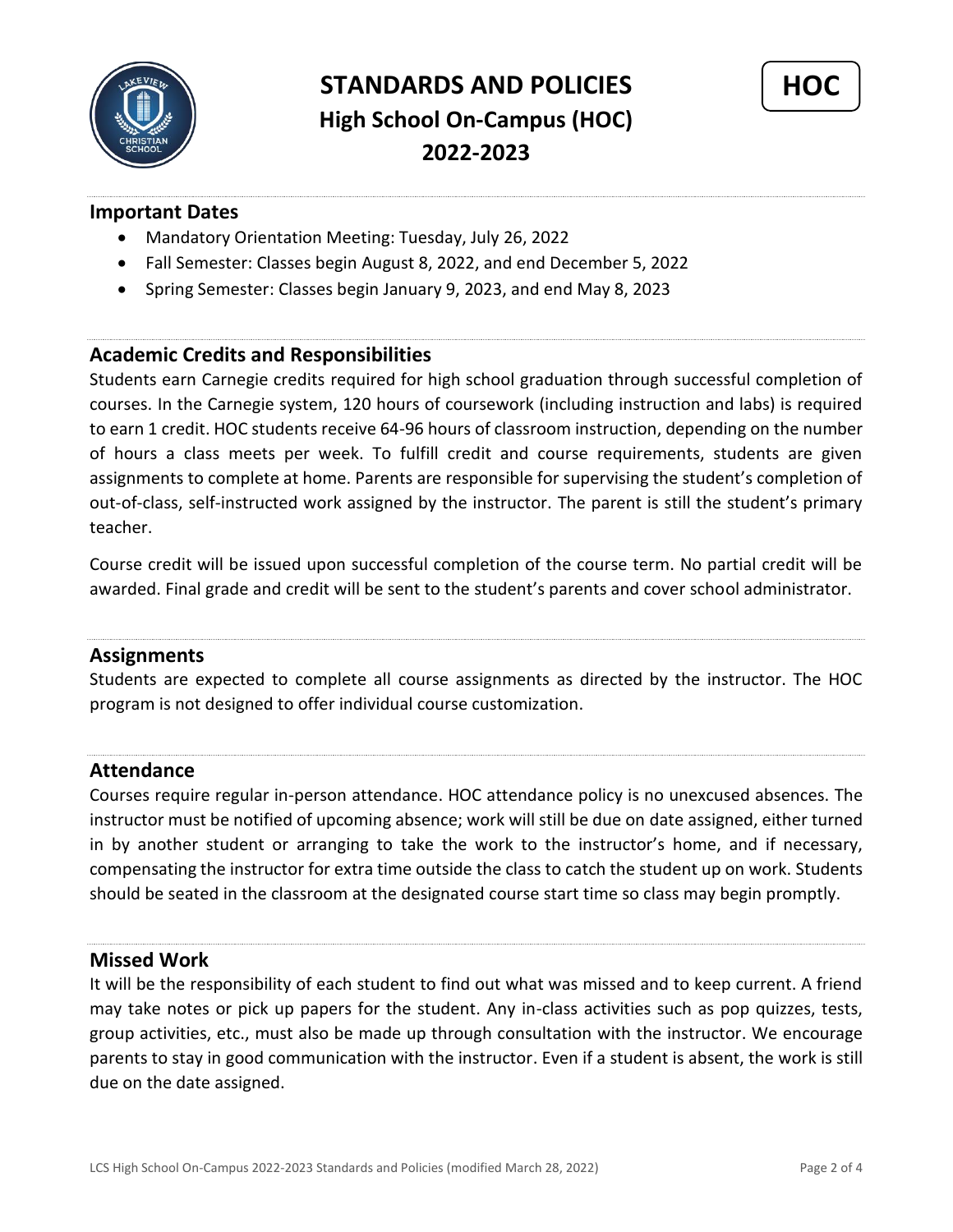



# **Parental Supervision Of Course Work**

Go over the class syllabus with the student making sure that they understand what is expected and when certain homework assignments are due. The instructors may have specific classroom expectations. Commit to looking over student's work and grades given each week. Do not allow the student access to solutions manuals in any subject unless the instructor gives permission to check answers. Be sure your student is reading the assignments. Searching the internet for answers often does not produce relevant information.

## **Progress Reports/Grades**

A progress report will be sent home mid semester. An end-of-the semester average will be calculated and a final grade for year-long courses will be determined. The final grades will be sent to each student's parents and home school covering administrator or contact. Parents are expected to accept the grade given by the instructor without alteration.

## **Withdrawal**

A student may withdraw without penalty provided that the student does so before or during the midterm week. No grade will appear on the permanent record. However, a student who withdraws after the deadline will receive a "W" and his or her grade at time of withdrawal (W/Grade) but will receive no high school credit for the course. To withdraw, the parent must submit a written, signed request to the instructor that the student be dropped from class. The withdrawal request will then be forwarded to the HOC coordinator and the student's home school covering administrator or contact.

## **Tuition and Fees**

Tuition is based on the number of weekly class hours per semester (16 weeks) or academic year (32 weeks). Registration is a commitment to HOC, the instructor, and the other students for the entire academic term. All tuition and fees are **non-refundable** unless the course is cancelled by Lakeview HOC.

Tuition and fees are due at the time of registration. Checks for registration and science lab fees should be made payable to Lakeview Christian School. Checks for tuition should be made payable to the instructor. All checks must be submitted **with** the registration forms.

## **No Refund Policy**

Exceptions to this policy are made **only** in cases of hardship or extenuating circumstances beyond a family's control. In this situation, please contact Candace Denison, HOC Coordinator, at [HOC@LakeviewOnCampus.org.](mailto:HOC@LakeviewOnCampus.org)